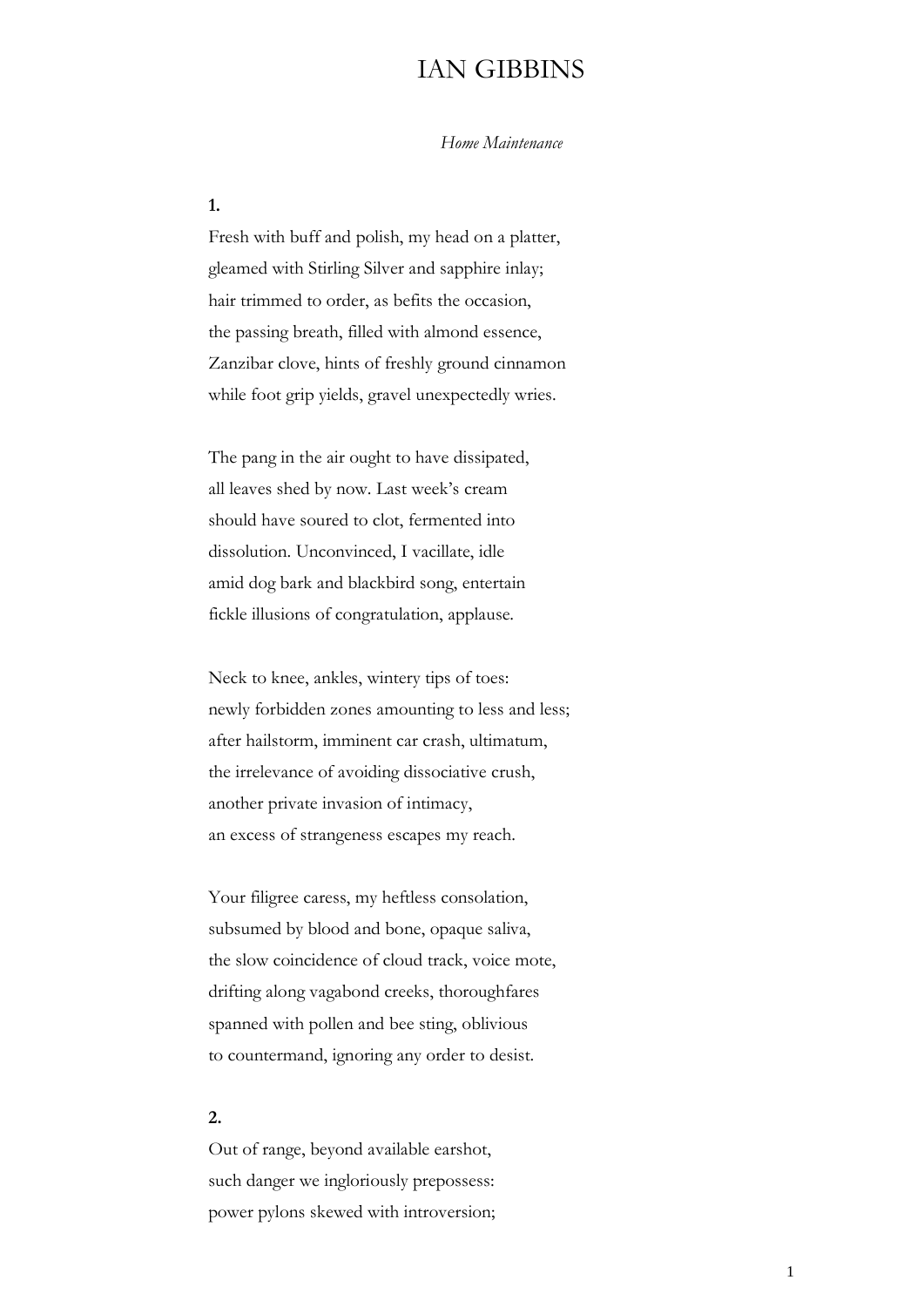train schedules warped with humiliation and disrespect; radioactivity in gift wrap. Stillbirth. Mutation. Conjoint paralysis.

Otherwise, "the possibility of preaching," dropped stitches (purl or plain) quietly unravelling on industrial vinyl underlay, frayed matting beholden to beer spill, silverfish, our front door keys engrossed with nonchalance, the vicarious contact

between metacarpal and deltoid, triceps, biceps, brachioradialis, minimising arch collapse, ingrown nails, quicksand, pyroclastic flows: "the devil may care," as if fleeting recognition of importunity in handcuffs, arrest (a question of necessity),

whole body incarceration (a natural law); when "early to bed" invokes nightmares, an apology: "It was supposed to be fun," (or else) "the halcyon years" with thousands admitted, reclassified, archived in silk, regressed to harmonic mean, median,

seeking direction points, left, right, the distant southeast, into gusts and flurries, exposed haunch (such secretive allure): "Believe me, the city is not my scene," merely concrete fatigue, spot weld failure, eventually, too many species of borer.

## **3.**

Duct tape, fibreglass, polyurethane. Self-tapping, reversible, rust-free. Rechargeable. Lithium. 12-gauge, satin finish, weather-proof. Cross-cut, semaphore.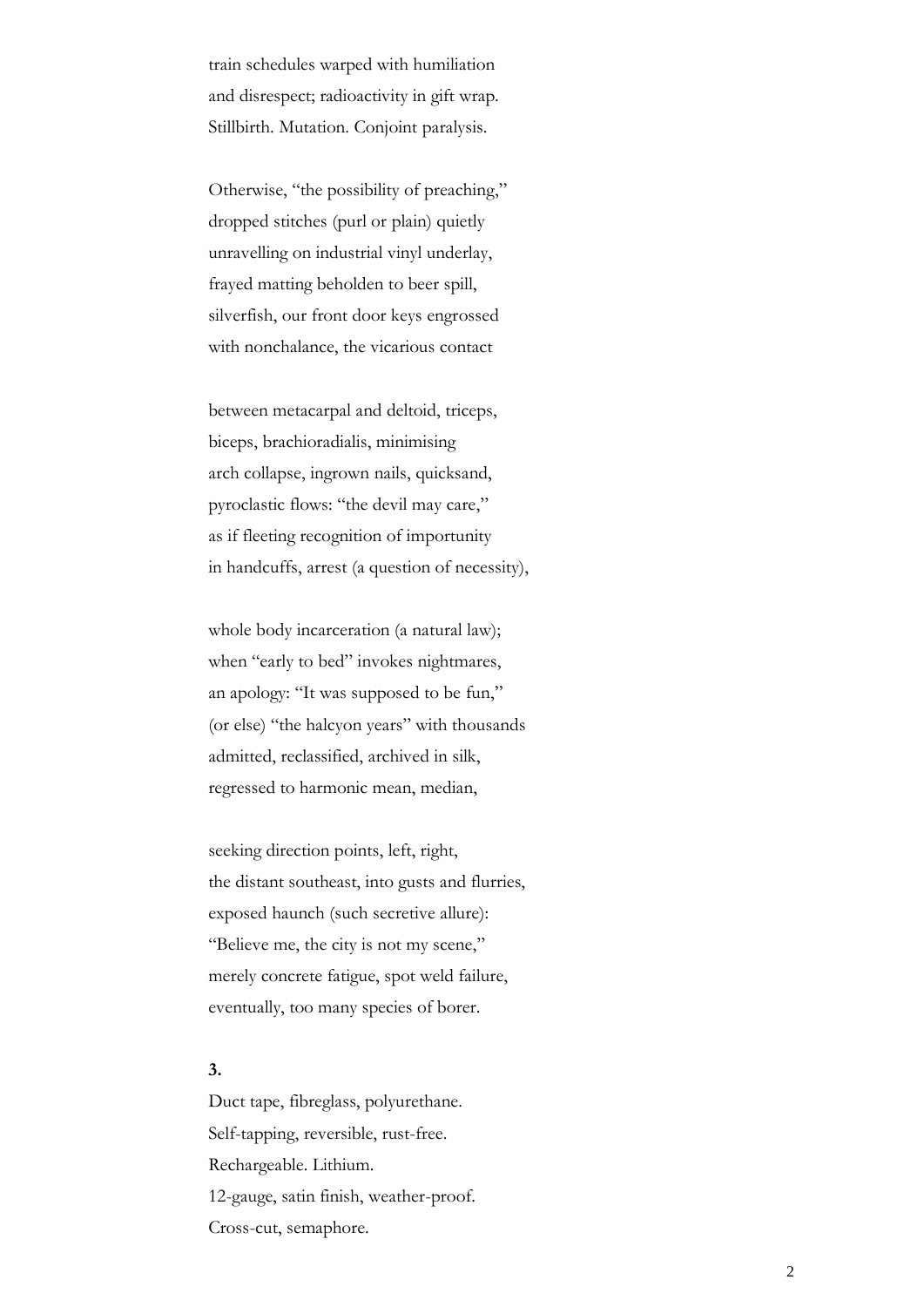Epoxy. Level, spirit level. Rapid set. Fast dry. Permanent. Galvanised, flexible. Hydraulic, oil-based, non-flammable. Kerosene, solder. *Ratsak*, *Mortein*, *Roundup.*

**4.**

Eyeless, legless, buried in detritus (*Callistemon*, *Agapanthus*, kikuyu), I have not missed the persistent attack of sledge hammers, cold chisels, arsenic swill in the hunt for mythical deposits of alluvial gold: quartzite sand and clay clog run-offs, fractious misfortune fills worn tyre tread. I wonder where the money went; the vagaries of global interest rates did little to prevent downy mildew, cure canker, mitigate crown gall disease.

Undulating lava fields concatenate synclines and anticlines. Earth loops hum. Red lights nullify expediency, amass fees for plumbers, electricians, dentists. We could contemplate unresolved disputes over hard rubbish collection and the crude domestication of corrugated iron. Instead, I stack used bricks and broken pavers, disregard multi-lingual battle plans, ferret through logarithmic timetables for revenge, accommodation, respite.

Bound by cable-ties and triple-strained fencing wire, we are stung by searchlights, stripped to shadow plays by subliminal infra-bass and secretly embossed call-signs.